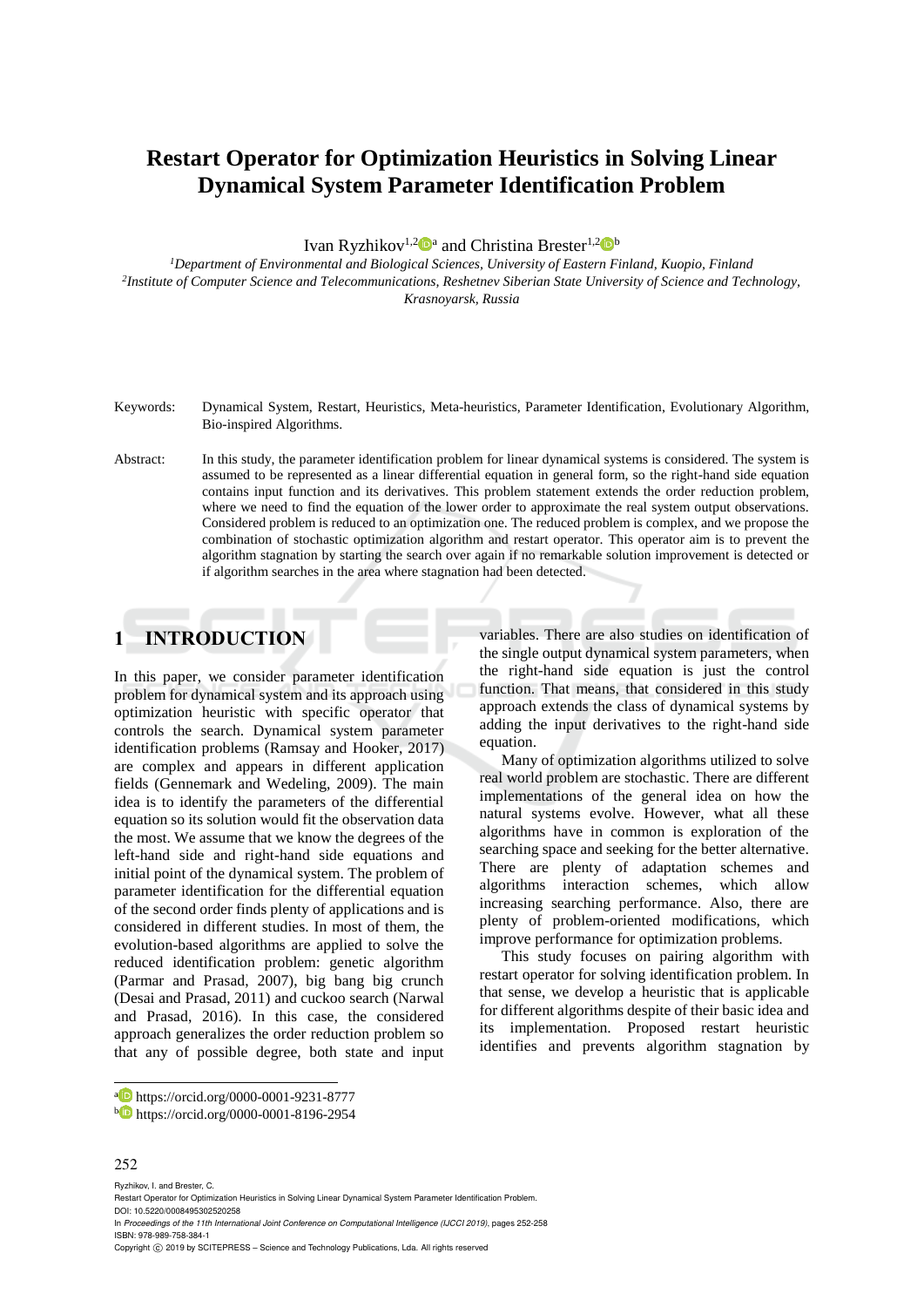starting another search if the algorithm is trapped in a local optimum area or in the area that was found in previous runs. Stagnation happens when algorithm cannot get out of the local optimum area and at the same time cannot sufficiently improve the best alternative in it. Here we assume that another algorithm launch would at least explore the search space more.

The so-called restart operator checks if any statistic exceeds predefined limitation. If it happens than the search starts over again, so, probably another optimum will be found. This operator improves the optimization algorithm performance for some optimization problems. It can be also applicable for managing the computational resources in multiple runs of stochastic algorithms. That approach has some benefits in solving time-consuming problems, where the exploration is critical, and the global optimum is hard to be found.

To investigate the algorithm performances with and without the restart operator, we examine optimization algorithms on a set of data samples, produced by different dynamical systems. All examples are considered noiseless ones.

## **2 IDENTIFICATION PROBLEM**

In this chapter, we consider the dynamical system identification problem. First, we discuss the mathematical model of the dynamical system and then suggest the way to calculate the objective function. Objective function appears when we reduce the problem to the unconstrained global optimization problem on the real vector space.

#### **2.1 Model**

Let the system model be described with the linear differential equation:

$$
a_n x^{(n)} + \dots + a_0 x = b_m u^{(m)} + \dots + b_0 u, \qquad (1)
$$

where  $a_i \in R$ ,  $i = 0 ... n$  and  $b_i \in R$ ,  $i = 0 ... m$  are the model coefficients,  $x$  is the system state and  $u$  is the system input,  $n$  and  $m$  are the maximum degrees of the system output and the system input, respectively. We consider systems where the output  $\hat{x}$  is observable and the input  $\hat{u}$  is known.

Since  $n$  and  $m$  are the highest degrees, then parameter  $a_n \neq 0$ , so we can simplify (1):

$$
x^{(n)} + \dots + \tilde{a}_0 x = \tilde{b}_m u^{(m)} + \dots + \tilde{b}_0 u.
$$
 (2)

Now the model can be described with equation (2) and the model output on input  $u$  can be found by solving the Cauchy problem:

$$
x^{(n)} + \dots + \tilde{a}_0 x = \tilde{b}_m u^{(m)} + \dots + \tilde{b}_0 u,
$$
  
\n
$$
x(0) = v,
$$
\n(3)

where  $\nu$  is the vector of initial values. The equation (2) is time invariant; by that reason, we assign initial time point as 0 in (3). In this research we also assume that  $v = 0$ .

We solve considered Cauchy problem (3) for equation (2) numerically with Runge-Kutta integration scheme.

#### **2.2 Objective Function**

Let us denote the parameters we need to identify as

 $\tilde{a} = (\tilde{a}_0, \dots, \tilde{a}_{n-1})^T$  and  $\tilde{b} = (\tilde{b}_0, \dots, \tilde{b}_m)^T$ . The system observation data is  $Y = \{y_i\}$ ,  $i = 1...N$  and observation times is  $T = \{t_i\}$ ,  $i = 1...N$ , where N is the sample size. In this study, without loss of generality, we assume that the observation times are the same as integration time points. The last means that the solution of (3) at time  $t_i$  is  $y_i$ . We also assume that we know the initial point  $\nu$  and the input function  $u$ .

Now we can reduce the identification problem to the optimization problem, in which we need to minimize the objective function:

$$
F(\tilde{a}, \tilde{b}) = \frac{\sum_{i=1}^{N} ||x(t_i) - y_i||}{\max(Y) - \min(Y)},
$$
\n(4)

where  $x(t)$  is the solution of the Cauchy problem (3) for given  $\tilde{a}$  and  $\tilde{b}$  parameters and the difference between  $max(Y)$  and  $min(Y)$  is used here for scaling the error. The scaling of the error statistics provides better interpretation of the real error between the solution and observation data.

In general, objective function (4) is complex, multimodal and requires the global optimization approach to find the parameters that reach the extremum of function.

We use specific fitness function for the evolution-based optimization algorithms:

$$
f(\tilde{a}, \tilde{b}) = (1 + F(\tilde{a}, \tilde{b}))^{-1}, \tag{5}
$$

where function  $f \in [0, 1]$ , and the greater this function is, the better solution is. This fitness function will be used in further examination of the results.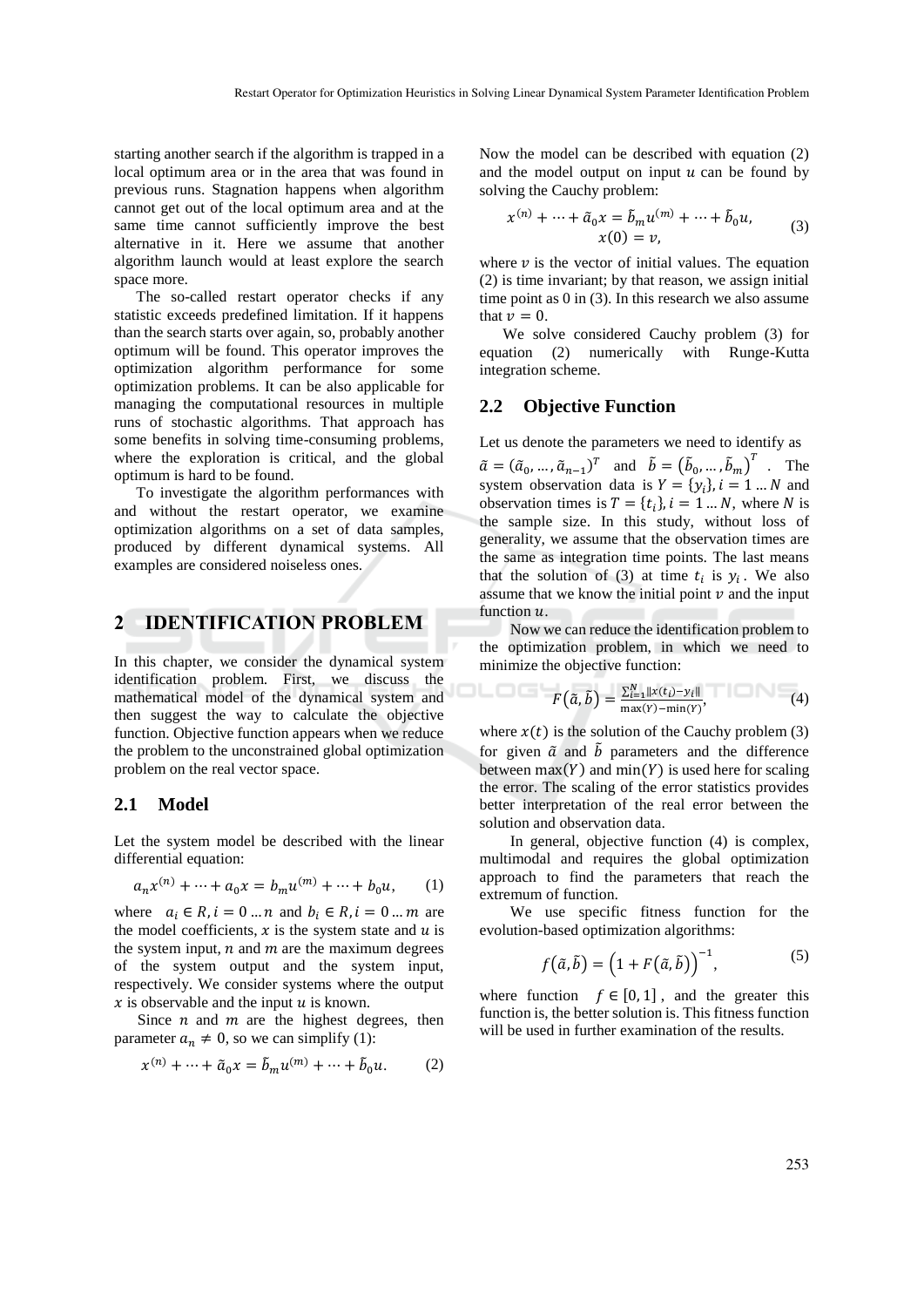## **3 SOLVING REDUCED PROBLEM**

We propose applying stochastic search heuristic combined with restart operator for solving the reduced problem formulated in (4). Standard and common optimization heuristics were applied. Algorithms and details of their implementation are considered below. The restart operator was designed on the basis of (Ryzhikov et al., 2016).

### **3.1 Optimization Algorithms**

As the main optimization algorithms, the real-value genetic algorithm, differential evolution algorithm and particle swarm optimization were used.

The settings of the algorithms were the following: 200 or 500 iterations and 100 alternatives in iteration. The initial population is uniformly distributed on  $[-5, 5]^{n \times m}$ . The optimization problem is considered as unconstrained, so there are no boundaries for the variables during the search.

Real value genetic algorithms has tournament selection with tournament size equal to 10. We used 2-parent uniform crossover, where each variable of the offspring is taken randomly from one of its parents, according with the scheme of uniform crossover in evolutionary strategies (Beyer and Schwefel, 2001). The mutation is implemented by the following scheme: **AND** TECHN

$$
var = \begin{cases} r_g, r_m > m_p, \\ var \end{cases}
$$
 (6)

where  $var$  is a variable chosen in alternative that is processed by the mutation operator,  $m_p$  is mutation probability,  $r_m$  is uniformly generated value on [0, 1] and  $r_g$  is randomly generated value on [-5, 5].

Real value genetic algorithm is combined with local optimization, where for randomly chosen 10 alternatives we chose the variable also randomly and make a step of 0.1 to random direction. If after this step we discover a better solution, we substitute the current one with the new one.

Differential evolution algorithm is applied in its standard form (Storn and Price, 1997). The crossover probability is set as 0.2 and the differential weight is 1.4. The parameter values were chosen according to brief investigation of the algorithm performance for the current problem.

Particle swarm optimization algorithm is also applied in its standard form (Kennedy and Eberhart,

1995), with  $\varphi_1 = 1.2$  and  $\varphi_2 = 1.2$ . The reason for that choice of parameters is the same as for the differential evolution algorithm.

## **3.2 Restart Operator**

The restart operator checks the stagnation via the following inequality:

$$
best_i - best_{i-w_r} < t_r,\tag{7}
$$

where  $best_i$  is the best fitness value ever found by the algorithm in the current run by the *i*-th iteration,  $best_{i-w_r}$  is the best fitness value by the  $i$  $w_r$ -th iteration,  $w_r$  is a restart window size and  $t_r$  is a threshold. So, if the difference between best fitness values does not change sufficiently (does not exceed  $t_r$ ) for the last  $w_r$  iterations, it is decided to start the algorithm again.

If we do the restart, we also keep the best alternative found by the algorithm. So if the best solution in another run is close to the one found earlier, we also do the restart. According to that, there is another condition to check:

$$
\bigcup_{a \in H_r} \|a - a_i\| < d_r,\tag{8}
$$

where  $H_r$  is the set of alternatives, which was found by the algorithm by the time when the restart initiated and  $a_i$  is the best alternative found in the current algorithm run by the *i*-th iteration,  $d_r$  is another restart operator parameter. TIONS

## **4 EXAMINATION**

For examination of the algorithm performance we considered differential equations given in the Table 1. These equations were had been used to generate the sample on the time interval  $[0, 10]$  and then we took 200 points out of each solution. As a control function we used  $sin(t)$ .

Table 1: Parameters for identification problems.

| Number | Parameters                       |
|--------|----------------------------------|
|        | $\tilde{a} = (-1, -2, -1)^T$     |
|        | $\tilde{b} = (1,2)^{T}$          |
|        | $\tilde{a} = (-1, -2, -4, -1)^T$ |
|        | $\tilde{b} = (1,2)^{T}$          |
|        | $\tilde{a} = (-1, -3, -4)^T$     |
|        | $\tilde{b} = (-1,1)^{T}$         |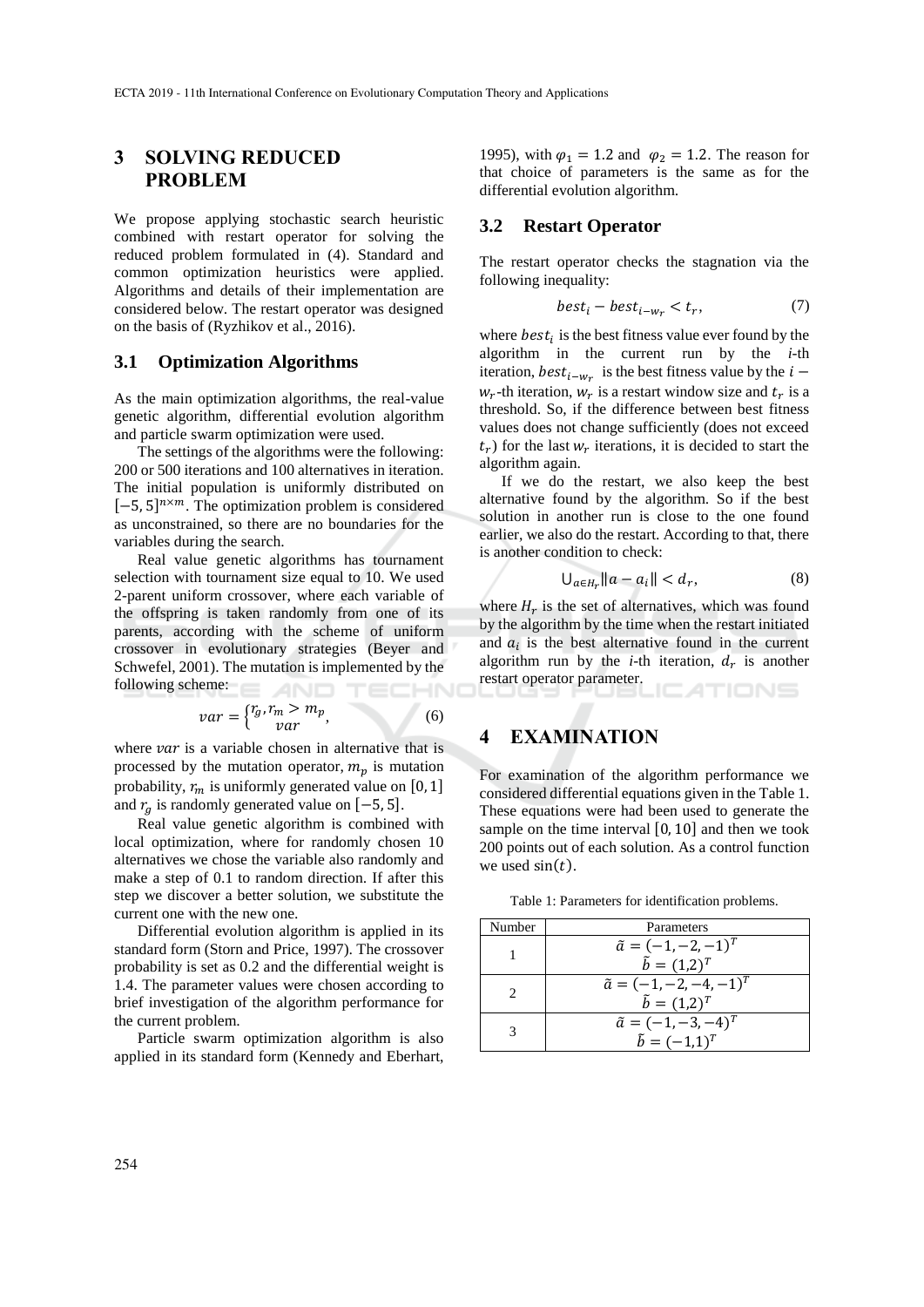

Figure 1: Best fitness value boxplot for different settings: window size + threshold. Statistic for the algorithm without restart operator is on the right. Problem 1 from the Table 1 solved by real-valued genetic algorithm with 200 iterations.

First, let us apply the real-valued genetic algorithms with restart operator and 200 iteration search to all of these problem and for the following restart operator parameters:  $d_r \in \{0.01, 0.05, 0.1\}$ ,  $t_r \in \{0.1, 0.05, 0.01, 0.005, 0.001, 0.0005\}$  and  $w_r \in$ {10, 12,15,20}. We considered all the combinations of these parameters and made 40 independent launches of the algorithm. For the first experiment we take the problem number 1 from the Table 1.

In Figure 1 one can see the boxplot of the fitness values of the best solutions found by algorithms for 40 runs. In that figure, one can see the performance of different combinations of the restart parameters: window size and threshold. The box on the right represents the statistic for the algorithm without the restart operator. All the cases with restart operator outperform the standard algorithm, since the majority of the fitness values and their median value is closer to 1.

All the Figures have the statistic for standard algorithm represented on the right. The legend or axis labels named NA means that the parameter is missing and so the statistic represents the algorithm without the restart operator. Boxplots are represented in their common way.

In Figures 2, 3 and 4 one can see the fitness boxplots for various values of the restart parameters: window size  $w_r$ , threshold  $t_r$ , and distance  $d_r$ , respectively.

All the figures prove that different settings of the restart outperform the standard algorithm. We also can say that the threshold is the parameter is the most influencing one.

Now let us examine the same algorithm for the problems 2 and 3 from the Table 1 and make the same tests for that problem. Boxplots that show how different combinations of threshold and window size affect the algorithm performance is given in Figure 5 and in Figure 6.



Figure 2: Fitness values boxplot for different restart window sizes.



Figure 3: Fitness values boxplot for different restart threshold parameter values.

Figure 5 we can see some settings, which make algorithm not as efficient as its standard implementation. The situation shown in Figure 6 is worse. For problem 3 the standard algorithm outperforms most of the algorithms with the restart operator. But here we can see the trend: algorithms with restart with small window size are not worse than the original algorithm.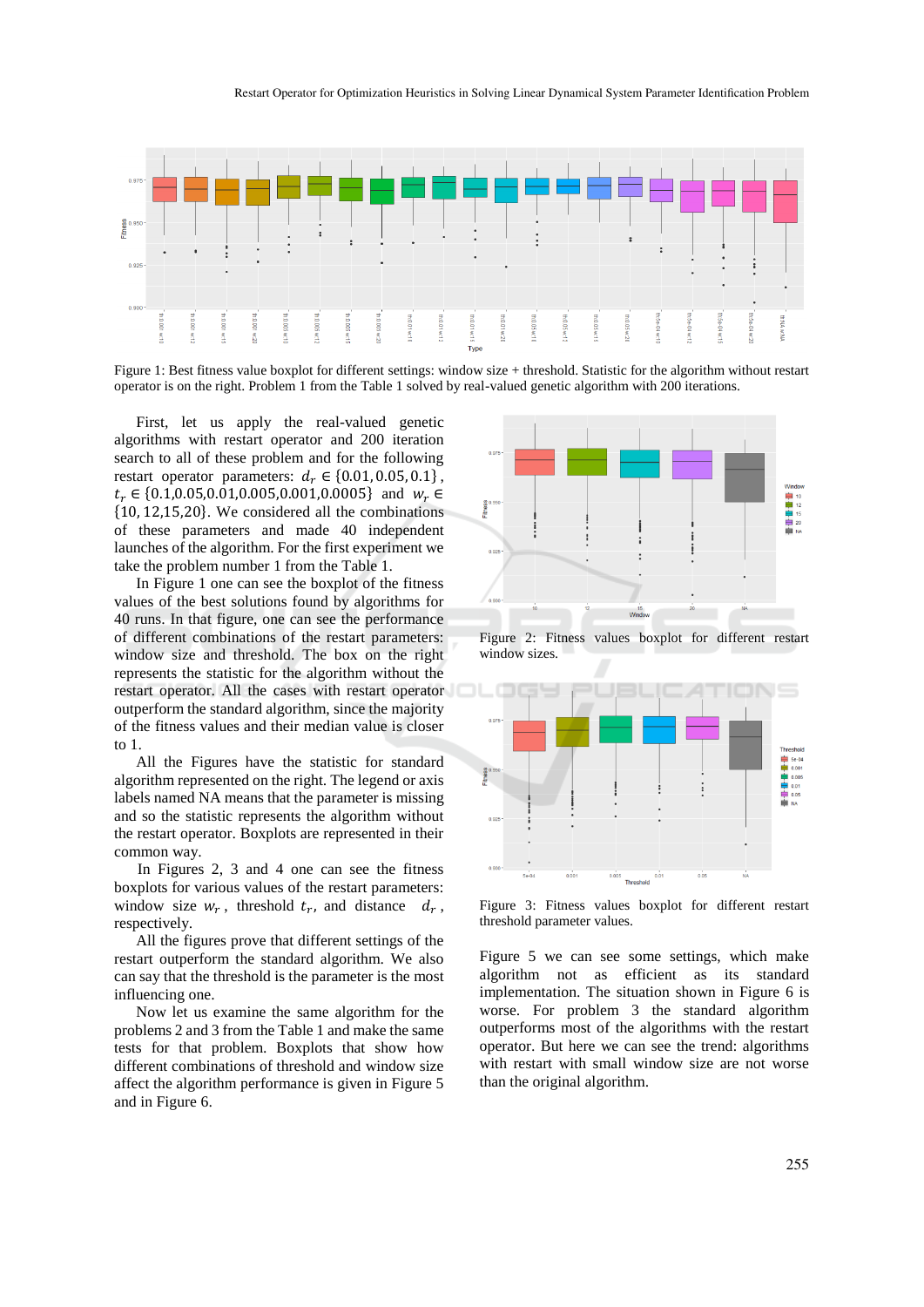

Figure 4: Fitness values boxplot for different distances.

The further investigation would be based on solving problem 1 from the Table 1. First of all, let us check what if we increase the number of objective function calculations to 500. To make the results clearer here we use the window size equal 15, distance to 0.01 and vary only the thresholds. The similar boxplots are presented on the Figure 7. Starting from here we will consider the following

values for the restart threshold:  $t_r \in$ {0.005,0.001,0.0005,0.0001,0.00005}.

Increasing the computational resources for the original algorithm caused an increase of its performance, so it became much closer to the algorithms with restart and even outperformed some of its settings. But if we look at the Figure 1, we will see that algorithms with smaller resources have the same efficiency.

What if we use the half of the computational resources for hybridization of the real-valued genetic algorithm with a local search? The boxplots are given in Figure 8, where it is shown that combination of the local search and restart increased the overall efficiency.

The further investigation will be provided for differential evolution algorithm and particle swarm optimization for solving problem 1 with 500 iterations. For these algorithms we consider windows equals 15 and 75. The similar boxplots for differential evolution are given in Figure 9 and Figure 10.



Figure 5: Best fitness value boxplot for different settings: window size + threshold. Statistic for the algorithm without restart operator is on the right. Problem 2 from the Table 1 solved by real-valued genetic algorithm with 200 iterations.



Figure 6: Best fitness value boxplot for different settings: window size + threshold. Statistic for the algorithm without restart operator is on the right. Problem 3 from the Table 1 solved by real-valued genetic algorithm with 200 iterations.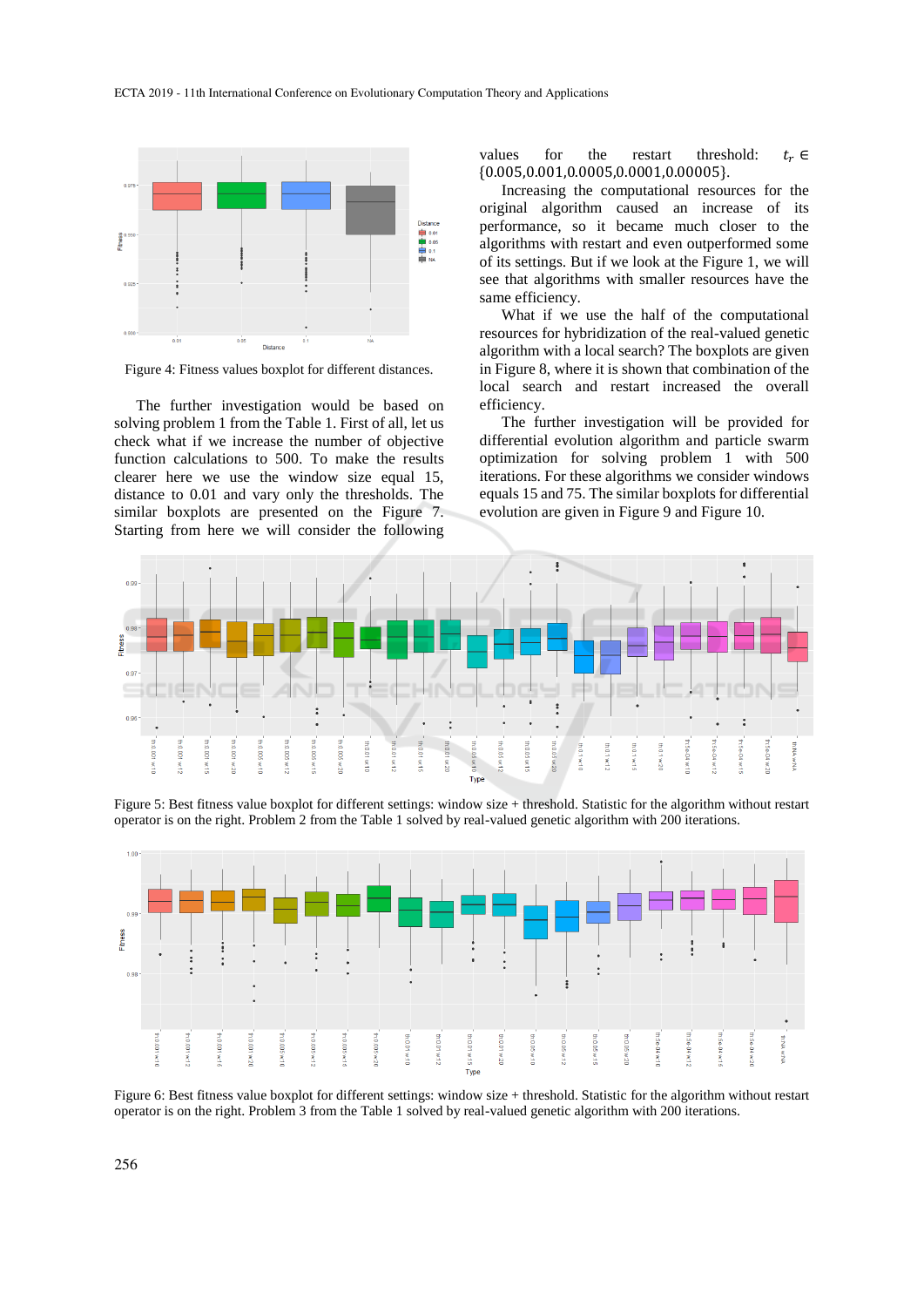

Figure 7: Fitness values statistics for different restart parameters. Problem 1 from the Table 1 solved by realvalued genetic algorithm with 500 iterations.



Figure 8: Fitness values statistics for different restart parameters. Problem 1 from the Table 1 solved by realvalued genetic algorithm with local search.



Figure 9: Fitness values statistics for different restart parameters. Problem 1 from the Table 1 solved by differential evolution, window size is 15.

Figure 9 shows that restart does not improve the performance of the differential evolution algorithm for solving the considered problem. One can also see that the differential evolution performance is much lower than the real-value genetic algorithm's one.



Figure 10: Fitness values statistics for different restart parameters. Problem 1 from the Table 1 solved by differential evolution, window size is 75.

Figure 10 shows that increasing the window size make the algorithm behaviour closer to the original algorithm, as it was expected. According to Figure 10 and Figure 3 there are problems for which restart operator does not improving the performance of the differential equation parameters search.

Let us do the same experiments for the particle swarm optimization algorithm. The boxplot diagrams for window size equal 15 and 75 are given in Figure 11 and Figure 12, respectively.



Figure 11: Fitness values statistics for different restart parameters. Problem 1 from the Table 1 solved by particle swarm optimization, window size is 15.

Figure 11 shows that particle swarm optimization algorithm is outperformed by the real-valued genetic algorithm and differential evolution. But at the same time, we can see that restart sufficiently improved its performance and the maximum fitness value is even close to 1.

Increasing the window size has the same effect as for the differential evolution. Restart performance is getting closer to the original algorithm's one.